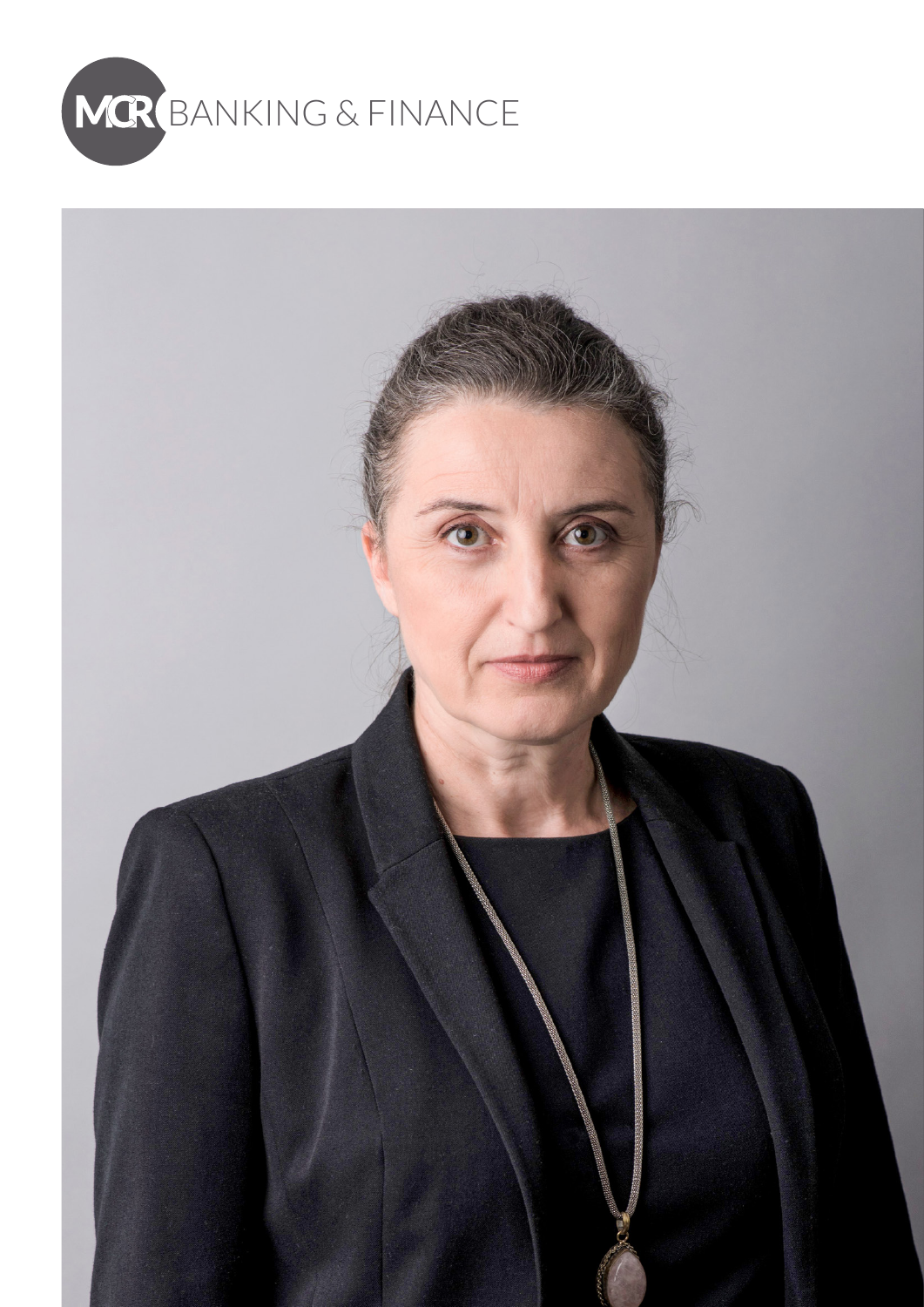# THRIVING LEADERSHIP THROUGH PANDEMIC **INTERVIEW**

*ANA BER , CONSULTANT AND MANAGING DIRECTOR, Pendl & Piswanger*

### **1. The pandemic crisis has brought a lot of<br>
1. Changes in our lives and businesses.<br>
1. What has been your company's dynamic<br>
for the first half of 2020 and how do you see its changes in our lives and businesses. What has been your company's dynamic for the first half of 2020 and how do you see its evolution for the near future?**

As an executive search and leadership advisory firm we were impacted as many other industries by the pandemic crisis but, except the fact that all our meetings moved to virtual platforms the business was almost as usual. For us it was very easy because we were since more than 2 years completely paperless company, all our processes digitalized since technology has impacted every aspect of search especially in finding top talent and assessment.

If the first half of the year brought a slow down of our business, less projects than the previous year, the second half is much more dynamic since companies are looking to fill in the leadership gaps within their organizations and even new roles are

created to answer the needs of actual times.<br>**How complex is the job market disruption 2.How complex is the job market disruption**  The disruption created by the sanitary and **after the lockdown? What has changed?** economic crisis generated by the pandemic has led to a change of leadership roles within various sectors. However, these roles did not exist before as such so you need an excellent business understanding besides good tools to search for talent with a complex set of skills and competencies adapted to the actual context.

For us, to be able to answer our clients' needs, it is increasing importance of finding talents with global competencies using extensive networks. Being part of one of the top 10 executive search organizations in the world, InterSearch, helps a lot to find the most-suited candidates with the right skills by conducting searches on a far more international scale. Of course, that it generates a larger candidate pool and increases the complexity of the assessment process. Without early adoption of more complex and innovative search methods we would not have been able to remain a trusted advisor and deliver results fast.

Selecting leaders via Zoom is a difficult decision therefore the processes getslonger until reaching a closing.

## **3.Pendl & Piswanger Group is recognized as one of the most important HR providers in CEE, having large corporates as clients.**

### **What was their behavior until now? Is there any difference from what you experience locally?**

Clients are now looking to search firms as strategic advisors who provide counsel on a broader basis, including assessing leadership teams, advising management teams on their effectiveness, succession planning and culture shaping as well as facilitating the onboarding process which we do as

*The disruption created by the sanitary and economic crisis generated by the pandemic has led to a change of leadership roles.*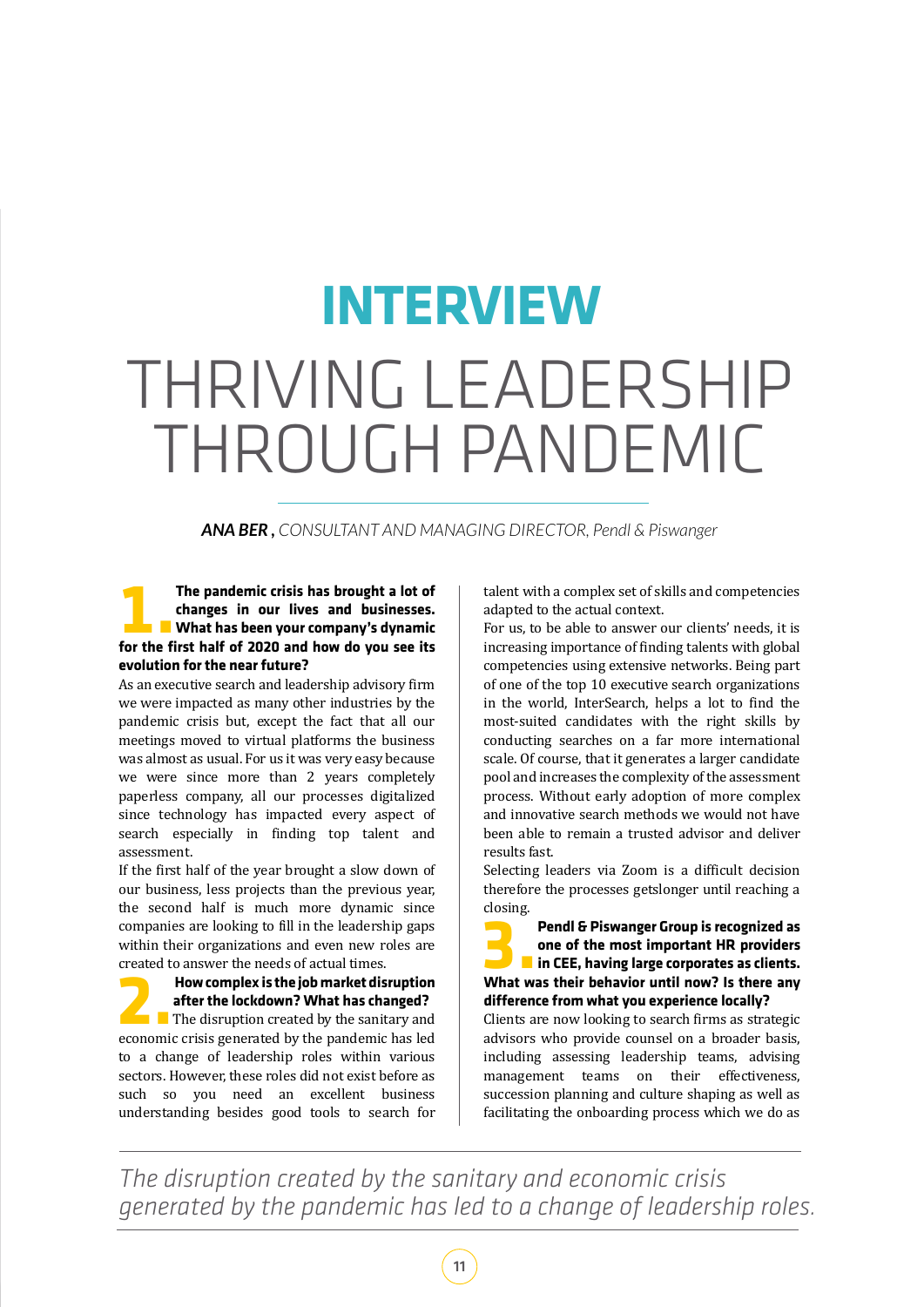# **MCR** BANKING & FINANCE

*Clients need, more than ever, "plug-In and play" solutions which makes our work even more focused on finding those talents fitting the present but also the future needs of organizations.*

an add on to our core executive search services. Our profession requires much more agility, creativity, and business acumen to serve well its clients from different industries. In a volatile, ever-shifting business climate accelerated by pandemic, we have to be able to foresee the future of present roles and how leaders we place will be able to adapt fast and support their organizations in thriving in any market conditions.

Companies all over the world, and we see more similarities than differences when comparing with all 60 markets InterSearch has presence, need leaders who are not having only a growth mindset but also own the qualities which are critical for them to care for people and ensure safety and trust in business recovery where is the case.

Clients need more than ever "plug-In and play" solutions which makes our work even more focused on finding those talents fitting the present but also the future needs of organizations we work with. Just checking the boxes on fit per role is not enough since long and, the more volatile the economic environment gets, the more attention to ability to adapt, learn, unlearn and re-learn of leaders we place is crucial.<br>**Which are the top 5 priorities on your** 

### **4. Which are the top 5 priorities on your<br>CEO agenda today? How the new<br><b>1. Explority** economic reality will look for the HR<br>industry? **CEO agenda today? How the new Example 1** economic reality will look for the HR **industry?**

2020 is an interesting year and no one knows what the future will bring.

Most CEO we discussed with through our global network recognized the pressure brought by pandemic, but many sensed an opportunity ahead. Their priorities start with transforming and digitalizing their companies because, we like to admit it or not, every company is a tech company, no matter the sector of activity.

A second priority is spotting the trend and position themselves rather as trends setters in their industries than followers. Many CEOs are ready to jump in cold water and try the unknown to support the growth of their organizations despite the times we pass while increasing operational efficiencies. The race now is to win new customers and to keep the existing ones.

Ensuring supply chain channels efficiency was and still is a priority of CEOs because we noticed that many companies are tending to rebuild their supply chains (mainly towards a more decentralized and resilient model)

We saw in 2020 more and more the focus of many CEOs in promoting a purpose that serves the societyand most probably their action from this year will have a crucial impact on the results of years to come. Last, but not least, is CEO focus on security and safety of their people as well as strengthening the impact of compassionate leadership within their organizations. Nobody forgets, and CEOs the least, that business is still a people business. Retaining the best of talents, keeping a high level of engagement despite the odd times, mobilizing teams even when all or part of them are remote, all these CEOs are doing because they understand that companies need people and teams to feel belonged, energized and engaged to be able to perform and thrive. The key to achieve this is through explicit, continuous, and transparent communication.



### **5. We are crossing a period full of<br>challenges and changes. How do you<br>prepare for a permanent shift in working<br>relationshins? How did remote work impact your challenges and changes. How do you prepare for a permanent shift in working relationships? How did remote work impact your activity and how do you see this evolution?**

Clearly remote working is here to stay. We see decision taken in this direction in many companies, no matter their origin or industry. Even when the pandemic will end many employees will continue to work from home at least partially. Of course, despite the many benefits of WFH, there are different challenges for employees and organizations such how employees will learn new skills, how do you keep your company's culture intact, how do you prevent your career development to be impacted when one of the keys for growth besides performance is internal networking, etc.. and work from home is not a fit for every sector of activity. If on short and medium term there are studies showing increases in productivity and job satisfaction, on longer term